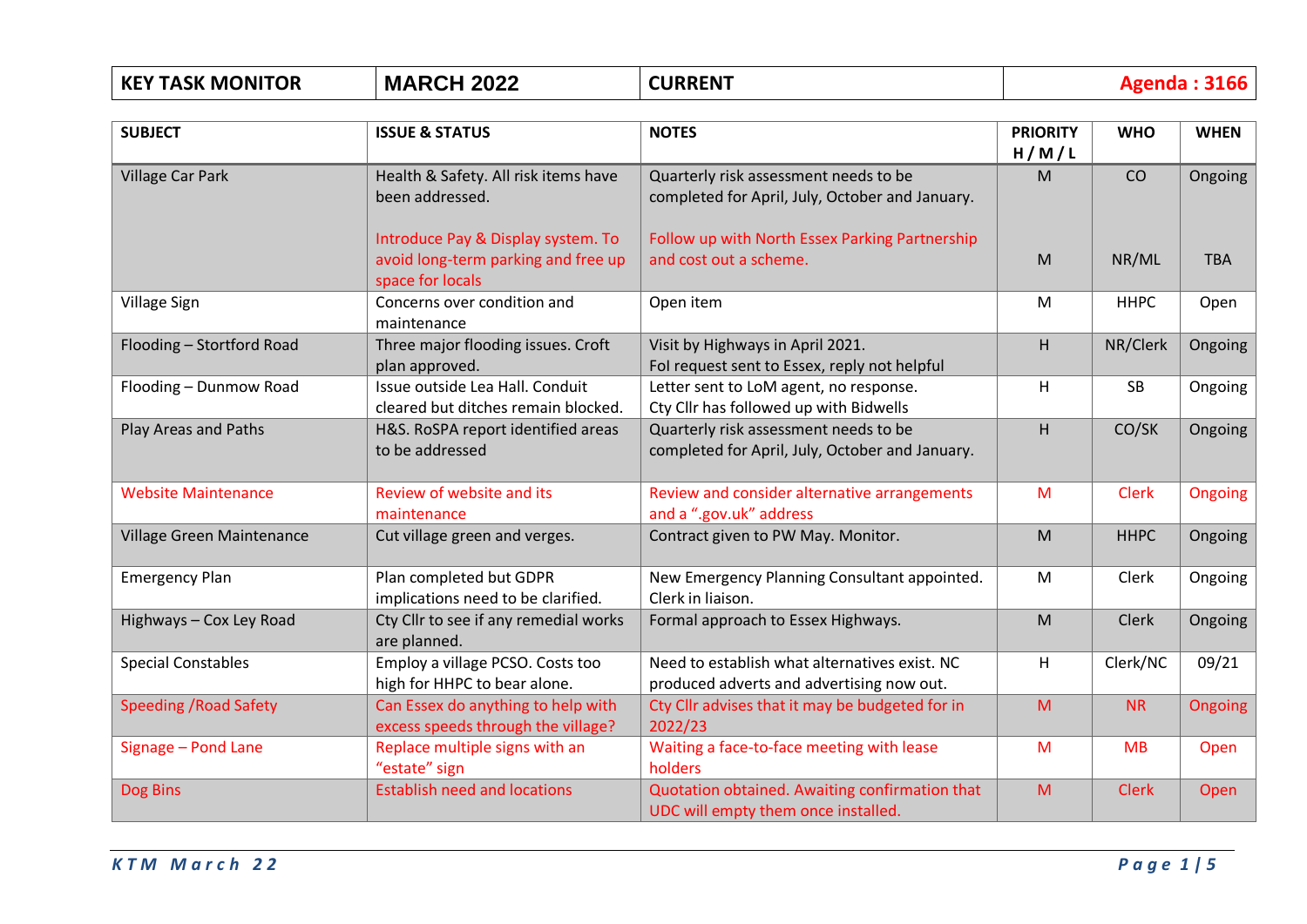| Hastoe Project - Cox Ley               | Planning consent has been given,<br>there are no published conditions              | Lack of planning staff at UDC.                                                                                  |   | <b>HHPC</b>  | 09/21         |
|----------------------------------------|------------------------------------------------------------------------------------|-----------------------------------------------------------------------------------------------------------------|---|--------------|---------------|
| White Horse Tent                       | Erection of an outside tent. UDC<br>taking a pragmatic view.                       | Will be reviewed after return to normality                                                                      | M | <b>UDC</b>   | By<br>19/07   |
| <b>UDC Friday Club</b>                 | Tracey is retiring from running this<br>event.                                     | Post needing a new leader in village magazine                                                                   | M |              |               |
| <b>Broomfields Trees</b>               | No one maintaining trees in<br>Broomfields especially near No 74.                  | Need to. Contact UDC establish ownership and<br>responsibility.                                                 | M | <b>Clerk</b> |               |
| Youth Group                            | Need to progress ideas for the 13+<br>age group.                                   | Contact of John Starr at UDC given to Hilary<br>Allen                                                           | M | ML           |               |
| Defibrillator at the Co-op             | No access code for the unit is known                                               | Establish who has been trained. Carol Dixon-<br>Smith seems to have the answers.                                | M | <b>NR</b>    |               |
| Speeding in the village                | Can Essex do anything to help with<br>excess speeds through the village?           | Cty Cllr advises that it may be budgeted for in<br>2022/23                                                      | M | <b>NR</b>    |               |
| Tree maintenance                       | Number of trees in village that need<br>attention                                  | Quotes to be discussed at next HHPC meeting.<br>Ownership of trees in the village to be<br>established with UDC | M | <b>Clerk</b> | 01/09         |
| Dawnings/Twinnings                     | Alleged breach of planning consent<br>by encroachment in Green Belt                | Report to UDC for enforcement action                                                                            | M | <b>ML</b>    | Oct 21        |
| <b>Call for Sites</b>                  | Deep concerns about implications of<br>UDC's Call for Sites document.              | USAG created which will report back to the<br>Planning Committee and thence to Council.                         | H | planning     | ongoing       |
| <b>Parking outside Hunters Meet</b>    | <b>General parking issues</b>                                                      | Write to all who are blocking footways                                                                          | M | <b>NR</b>    | <b>Nov 21</b> |
| "A" Boards on the Health               | Not local businesses                                                               | Give notice that it will be removed                                                                             | M | Clerk        | <b>Nov 21</b> |
| Permanent Xmas tree                    | Plant a Norwegian Spruce                                                           | <b>Contact Matthews</b>                                                                                         | M | ML           | <b>Nov 21</b> |
| Trees in general                       | Plan for maintenance<br>Status of Oak in field behind Cox Ley                      | Contact Ben Smeeden (UDC)                                                                                       | M | Clerk        | <b>Nov 21</b> |
| Reynolds                               | Unlawful development                                                               | <b>Pursue Enforcement at UDC</b>                                                                                | H | ML           | Oct 21        |
| <b>High Pastures</b>                   | Cert of Lawfulness granted.                                                        | Grounds for this decision highly suspect.<br>Contact Sarah Lawson at UDC.                                       | H | <b>ML</b>    | <b>Oct 21</b> |
| Village Green maintenance              | Criticisms from public                                                             | Review contract with Peter May                                                                                  | M | Clerk        | <b>Nov 21</b> |
| LoM roles and responsibilities         | Unclear about who owns what                                                        | Clerk to arrange meeting with LoM and/or agent                                                                  | M | Clerk        | <b>Nov 21</b> |
| Improve publication of<br>information. | Not appearing on web-site in a<br>timely manner                                    | Clerk to facilitate rectification                                                                               | M | <b>Clerk</b> | <b>Nov 21</b> |
| <b>Pedestrian Crossing</b>             | Increased risk to children crossing<br>main road since church car park<br>expanded | See if this can be added to Highways wish list                                                                  | M | <b>NR</b>    | <b>Dec 21</b> |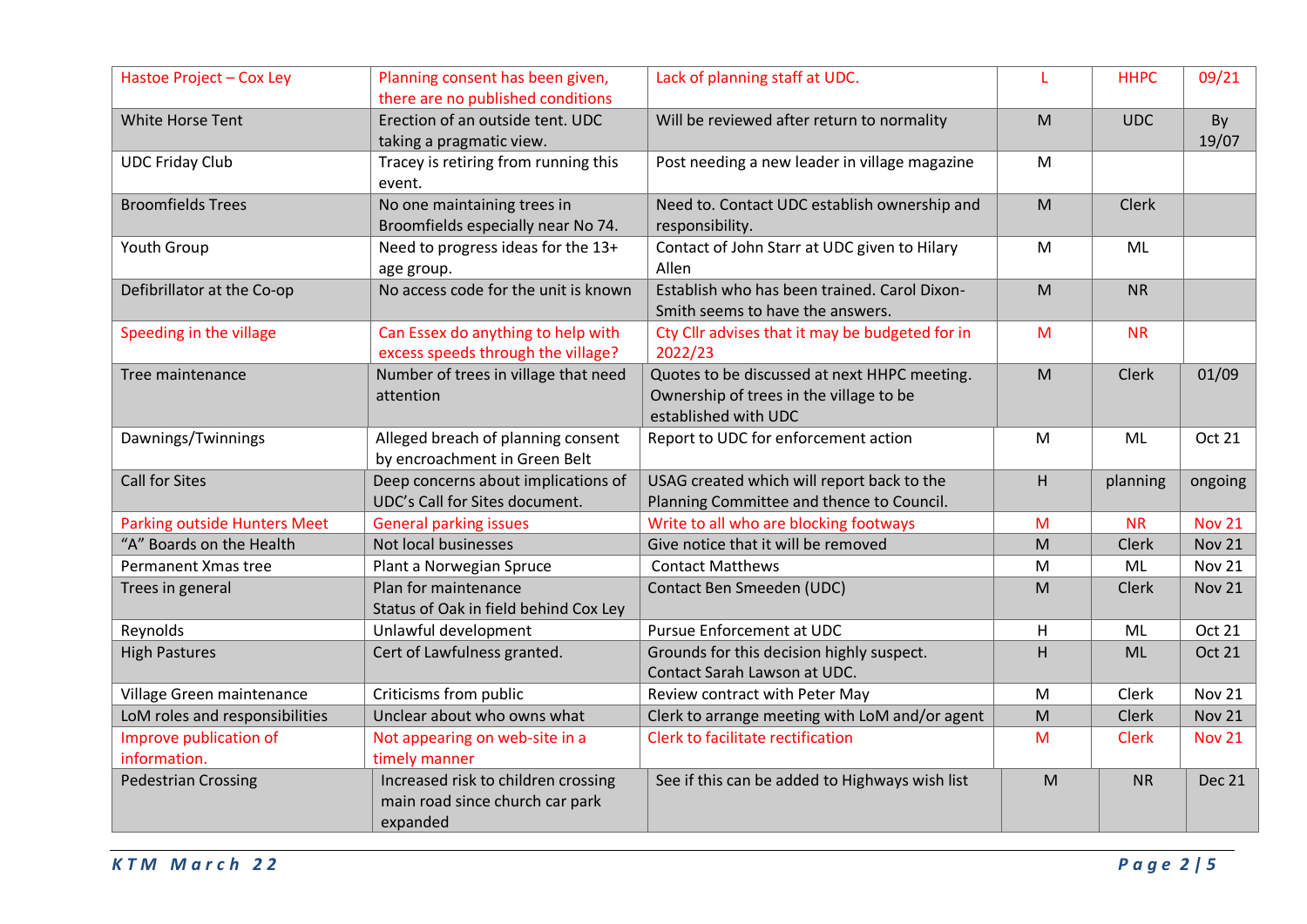| <b>Orchard Disabled parking</b>    | Essex Highways wish to remove<br>disabled space. | Counter this and suggest increase in spaces to<br>be used properly | н | ML           | Dec 21            |
|------------------------------------|--------------------------------------------------|--------------------------------------------------------------------|---|--------------|-------------------|
| Lighting in The Close              | Failure of lights                                | Log the offending assets and report to UDC for<br>rectification    | H | NR/CO        | Dec 21            |
| Pothole outside surgery            | <b>Needs mending</b>                             | Add to list of issues to discuss with the practice<br>manager      | н | <b>Clerk</b> | <b>Dec 21</b>     |
| Jubilee celebrations               | Arrangements                                     | Need to co-ordinate arrangements and events<br>to prevent clashes  | M | NR/MB        | <b>Dec 21</b>     |
| Pond Lane notices                  | Unacceptable number of signs                     | Find solution to proliferation of signs                            | M | <b>Clerk</b> | Feb 22            |
| Road crossing frog church car park | Hazardous crossing of main road                  | Talk to Cty Cllr and Rissa Long                                    | M | <b>NR</b>    | Feb 22            |
| Council website                    | Not being updated                                | Not fit for purpose                                                | M | <b>Clerk</b> | Feb <sub>22</sub> |
| Ardley Crescent accident           | Dog bin missing                                  | Contact police to find culprit                                     | M | Clerk        | Feb 22            |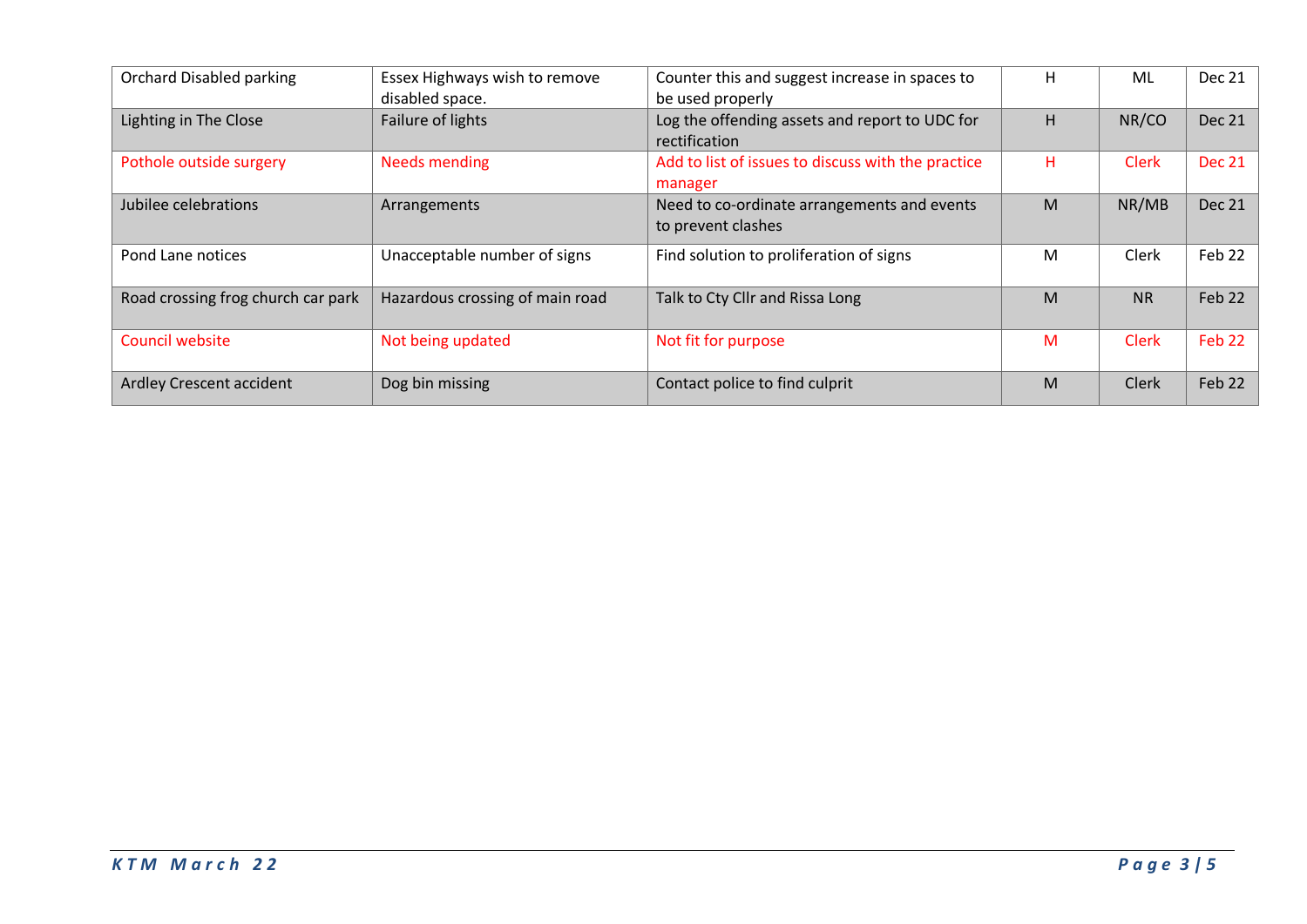## **FROM MARCH OPEN FORUM**

| <b>SUBJECT</b>                                 | <b>ISSUE &amp; STATUS</b>                                             | <b>NOTES</b>                                                                       | <b>PRIORITY</b><br>H/M/L | <b>WHO</b>   | <b>WHEN</b>   |
|------------------------------------------------|-----------------------------------------------------------------------|------------------------------------------------------------------------------------|--------------------------|--------------|---------------|
| Parking outside Hunters Meet<br>See item above | Cars blocking pavement causing<br>pedestrians to walk in the road     | Letter to be sent to the owner                                                     | H.                       | <b>Clerk</b> | Mar 22        |
| Notice at end of Cox Ley                       | Appears to be giving notice of intent<br>to remove Rights of Way      | Photo evidence to be taken. NR to consult Clerk<br>for options                     | Η                        | CO/NR        | Mar 22        |
| Damage to posts on the Heath                   | Appear to have been knocked down.                                     | Quote for repair to be sought from P May                                           | M                        | <b>NR</b>    | Mar 22        |
| Unsafe gate - VH to Surgery                    | Complaints that the gate is causing<br>injury to users                | B Newman to be asked to review and suggest a<br>solution                           | M                        | NR/PB        | Mar 22        |
| Pothole in drive to surgery<br>See item above  | Complaints about a pothole                                            | Surgery to be contacted by ML                                                      | M                        | <b>ML</b>    | Mar 22        |
| Dog Bins<br>See item above                     | Continuing complaints about non<br>emptying                           | Ben Brown to be contacted again                                                    | M                        | Clerk        | <b>Mar 22</b> |
| Village handyman                               | Is there a need to employ one?                                        | Discussion and conclusion at personnel;<br>committee                               | M                        | <b>Clerk</b> | Mar 22        |
| Ley Hall development                           | PC had objected. S106 issues need to<br>be resolved                   | Nigel Brown (UDC) has opined that consent<br>would be granted. PC to be consulted? | M                        | Clerk        | Mar 22        |
| Bebecca/Peggerels farm                         | Unauthorised building work in<br>progress                             | Investigate                                                                        | M                        | <b>ML</b>    | Mar 22        |
| Planning enforcement                           | Multiple instances where<br>enforcement action is not being<br>taken. | Discussion with CEO (UDC) about future plans to<br>address this                    | $\overline{H}$           | ML           | Mar 22        |
| Website<br>See item above                      | Lack of information on website                                        | Being addressed with webmaster                                                     | H                        | <b>Clerk</b> | Mar 22        |